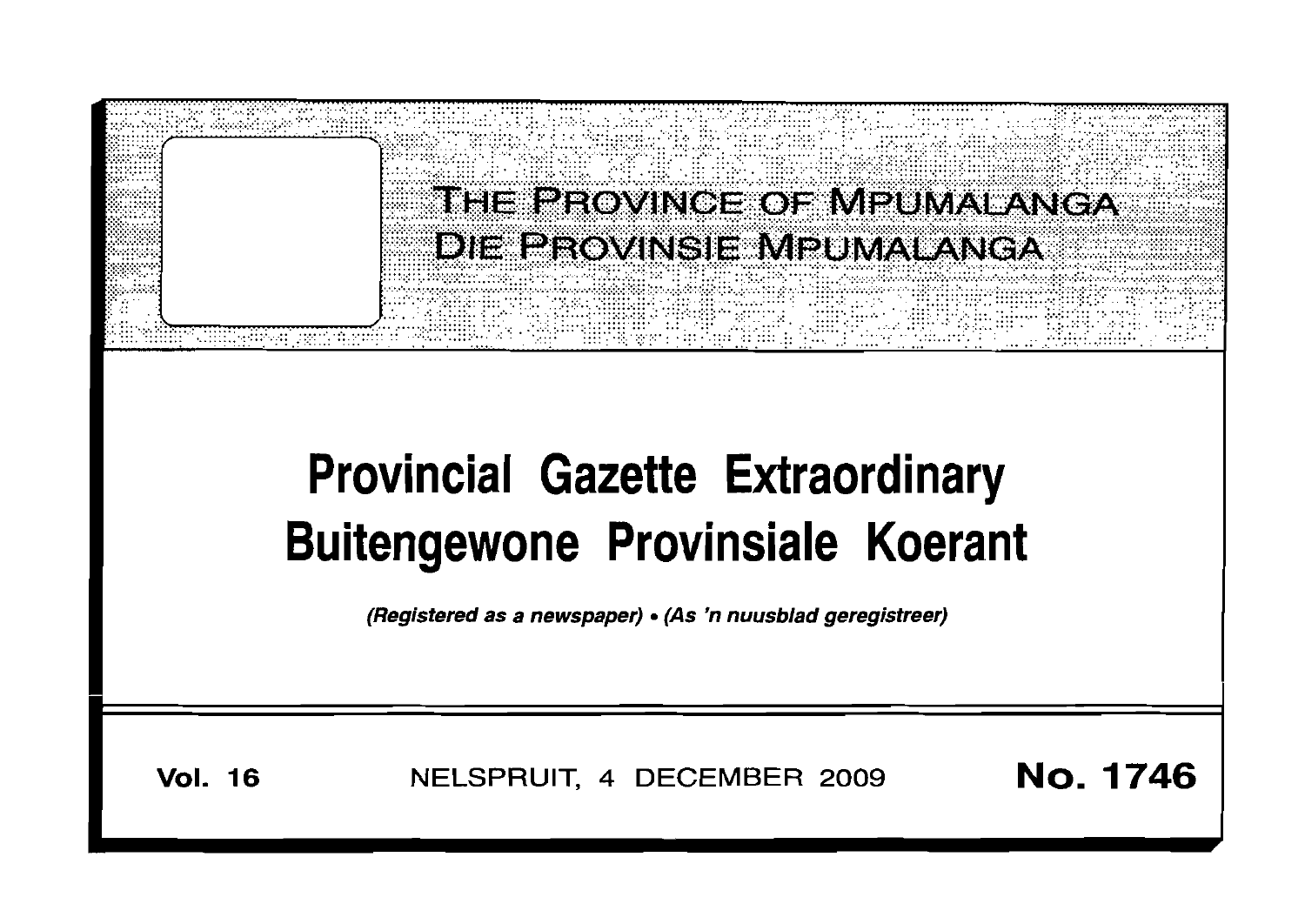#### **IMPORTANT NOTICE**

**The Government Printing Works will not be held responsible for faxed documents not received due to errors on the fax machine or faxes received which are unclear or incomplete. Please be advised that an** "OK" **slip, received from a fax machine, will not be accepted as proof that documents were received by the GPW for printing. If documents are faxed to the GPW it will be the sender's responsibility to phone and confirm that the documents were received in good order.**

**Furthermore the Government Printing Works will also not be held responsible for cancellations and amendments which have not been done on original documents received from clients.**

### **CONTENTS • INHOUD**

| No. |                                                                                                                       | Nο | Gazette<br>No. |
|-----|-----------------------------------------------------------------------------------------------------------------------|----|----------------|
|     | <b>GENERAL NOTICES</b>                                                                                                |    |                |
|     | 385 Local Government: Municipal Structures Act (117/1998): Amendment of Notice 125 of 2006 of the Mbombela Local      |    | 1746           |
| 386 | do.: Amendment of section 12 notice in terms of section 16 (1) (b) altering the name of the Delmas Local Municipality |    | 746            |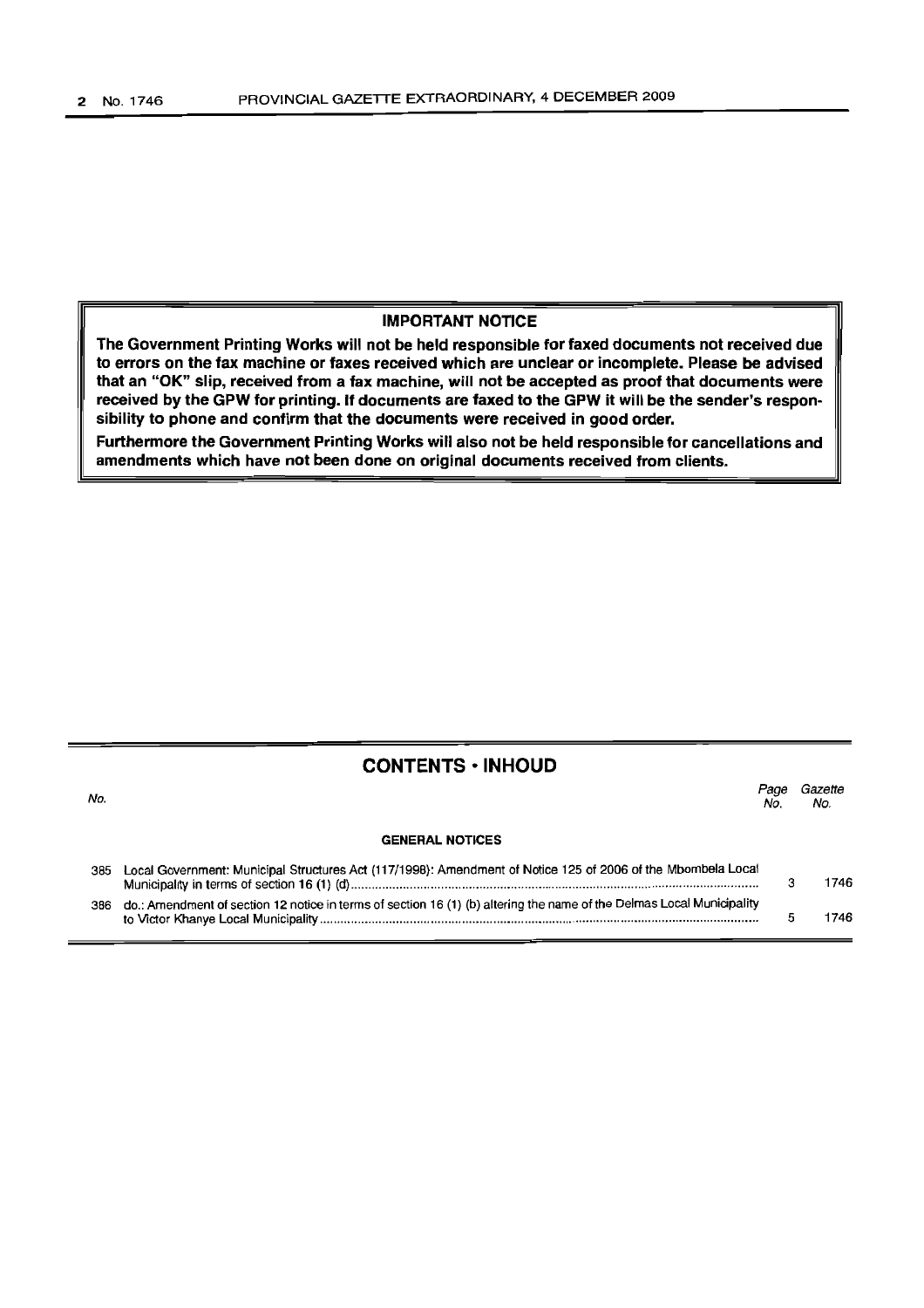# GENERAL NOTICES

#### NOTICE 385 OF 2009

#### LOCAL GOVERNMENT MUNICIPAL STRUCTURES ACT, 1998

AMENDMENT OF NOTICE NO. 125 OF 2006 OF THE MBOMBELA LOCAL . . MUNICIPALITY IN TERMS OF SECTION 16 (1)(d) OF THE LOCAL GOVERNMENT: MUNICIPAL STRUCTURES ACT, 1998 (ACT NO. 117 OF 1998).

I, Mohlalefi Norman Mokoena, Member of the Executive Council responsible for Co-operative Governance and Traditional Affairs in the Mpumalanga Province, hereby publish for general information, a notice amending part 4 of the Schedule of Notice No. 125 of 2006, to incorporate the determinations of fuli time councillors as set out in the Schedule hereto.

Given under My hand at Nelspruit on 18 November 2009

 $-$ 0.00 $-$ 

MR M.N. MOKOENA MEC FOR CO-OPERATIVE GOVERNANCE AND TRADITIONAL AFFAIRS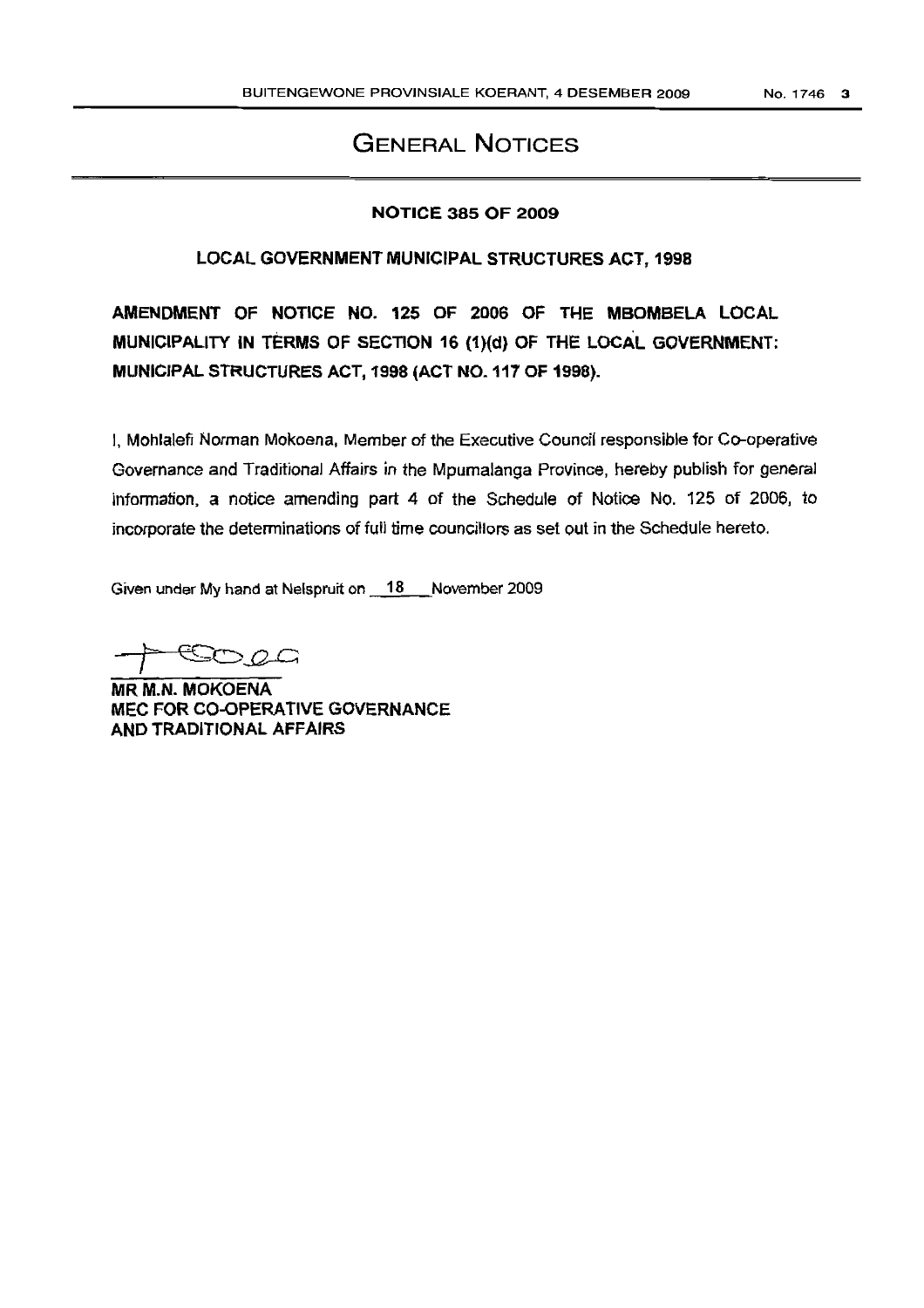# SCHEDULE

#### GENERAL EXPLANATORY NOTE:

[ ] Words in bold type in square brackets indicate omissions from existing enactments

\_\_Words underlined with solid line indicate insertions in existing enactments

#### COUNCILLORS

#### Amendment of paragraph 6 (2) of Part 4 of Notice 125 of 2006

- (a) Speaker;
- (b) Executive Mayor;
- (e) [Deputy Mayor]
- (d)  $[5]$   $\underline{8}$  members of the Mayoral Committee; and
- (e) A Whip.